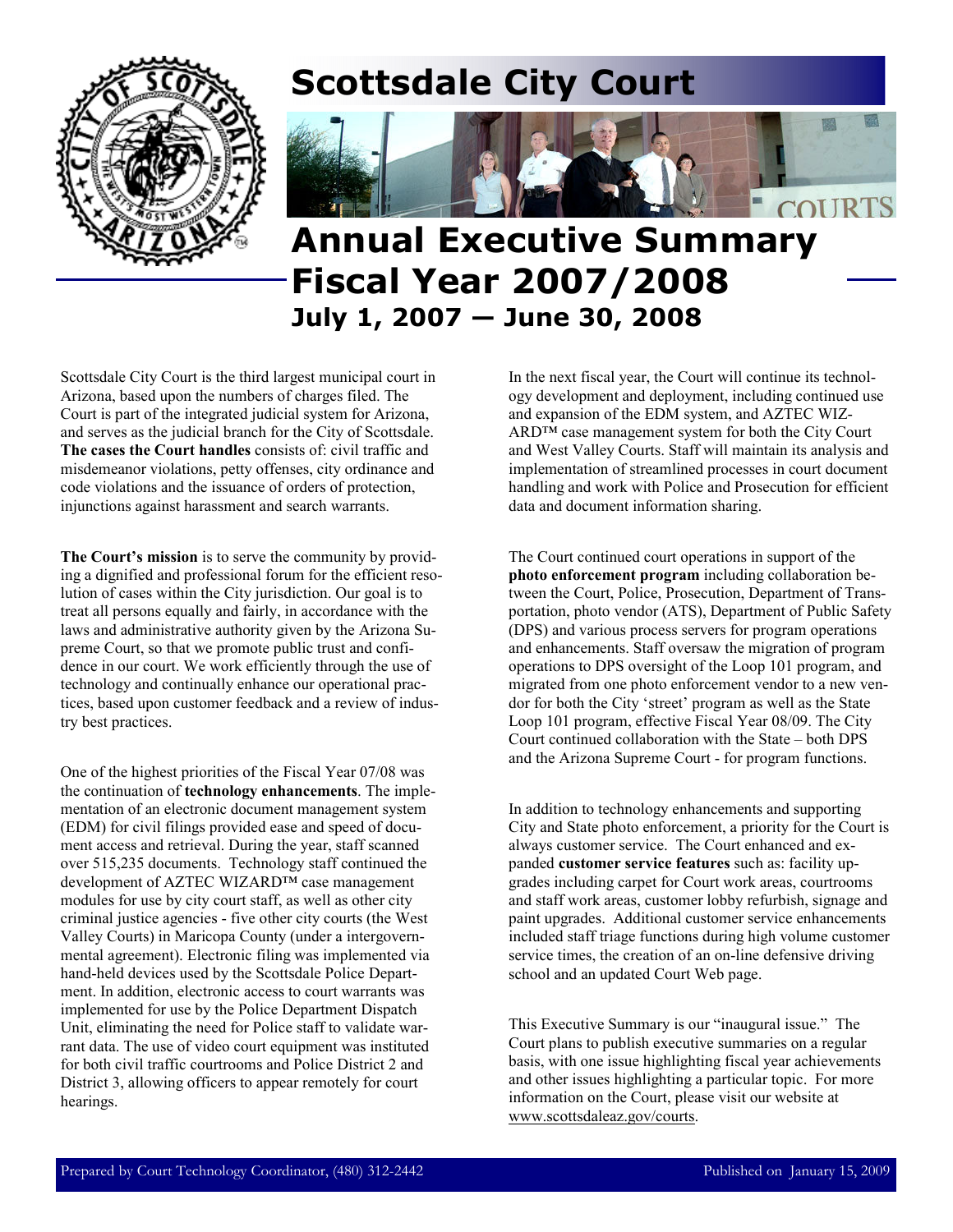|  | Charges and Petitions Filed - FY 07/08 and FY 06/07 |
|--|-----------------------------------------------------|

|                                    | FY 07/08 Charges &     |            | FY 06/07 Charges &     |            |
|------------------------------------|------------------------|------------|------------------------|------------|
| <b>Charge Types</b>                | <b>Petitions Filed</b> | Percentage | <b>Petitions Filed</b> | Percentage |
| Criminal (Non-Traffic)*            | 8,935                  | 4%         | 7,092                  | 3%         |
| Criminal Traffic*                  | 17,743                 | 8%l        | 21,826                 | 10%        |
| <b>Civil Traffic</b>               | 191,305                | 85%        | 180,456                | 84%        |
| Parking and Other Local Ordinances | 5,911                  | 2.5%       | 4,697                  | 2%         |
| Orders of Protection (all types)   | 1,046                  | 0.5%       | 1,154                  | 1%         |
| Total                              | 224,940                |            | 215,225                |            |

Source: Summary of Administrative Office of the Courts Reported Statistics, Fiscal Year 2008, published 07/21/2008

In Fiscal Year 07/08, 186,501 cases were filed at Scottsdale City Court and there were 224,940 charges and petitions associated with these filings. The table above displays the number of charges and petitions filed and their percentage of the total, including data from Fiscal Year 06/07 for comparison.

**\*** While criminal cases (traffic and non-traffic) make up only 4-8% of charges filed at the Court, these cases consume many court resources. A criminal case can have up to 5 appearances (arraignment, pretrial conference, trial readiness conference, trial, sentencing) and each of these proceedings requires a judge and court staff. The resources required by the Court, Police, Prosecution, defendants and their attorneys are not easily quantifiable, but each criminal case requires many staff hours as it moves its way from initiation to disposition. In fact, criminal cases can use two to four times the amount of resources as a typical civil case, since most civil cases are resolved via payment by phone, over the internet, or at a window with a customer service representative.

## **Customer Service - FY 07/08 and FY 06/07**

| <b>Measurement</b>      | FY 07/08 | FY 06/07 | % Difference |
|-------------------------|----------|----------|--------------|
| Phone Calls Answered    | 199,581  | 183,695  | 9%           |
| Lobby Customers Served* | 84,045   | 80,332   | 5%           |
| Court Visitors*         | 142,410  | 139,849  | 2%           |
| Payments by Phone       | 18,271   | 18,532   | $-1%$        |
| Payments via website    | 36,287   | 32,458   | 12%          |

Source: Scottsdale City Court Monthly Statistics Summary, published 07/21/2008

\* "Court Visitors" is the number of people that passed through the Court's lobby security system. "Lobby Customers Served" is the number of people that were helped by customer service representatives at the Public Service windows.

The Court prides itself on providing excellent customer service. We have instituted numerous ways for the public to both get information about the Court as well as pay their obligations. The public can receive information about the Court via our website (www.scottsdaleaz.gov/courts), over the phone with our customer service representatives, or by stopping by the Court for in-person assistance and materials in our Self-Help Center. The public can also request information about court cases through the public records request process. Court users can pay their monetary obligations on the Court website, in person, or by phone with the Court's telephone payment system.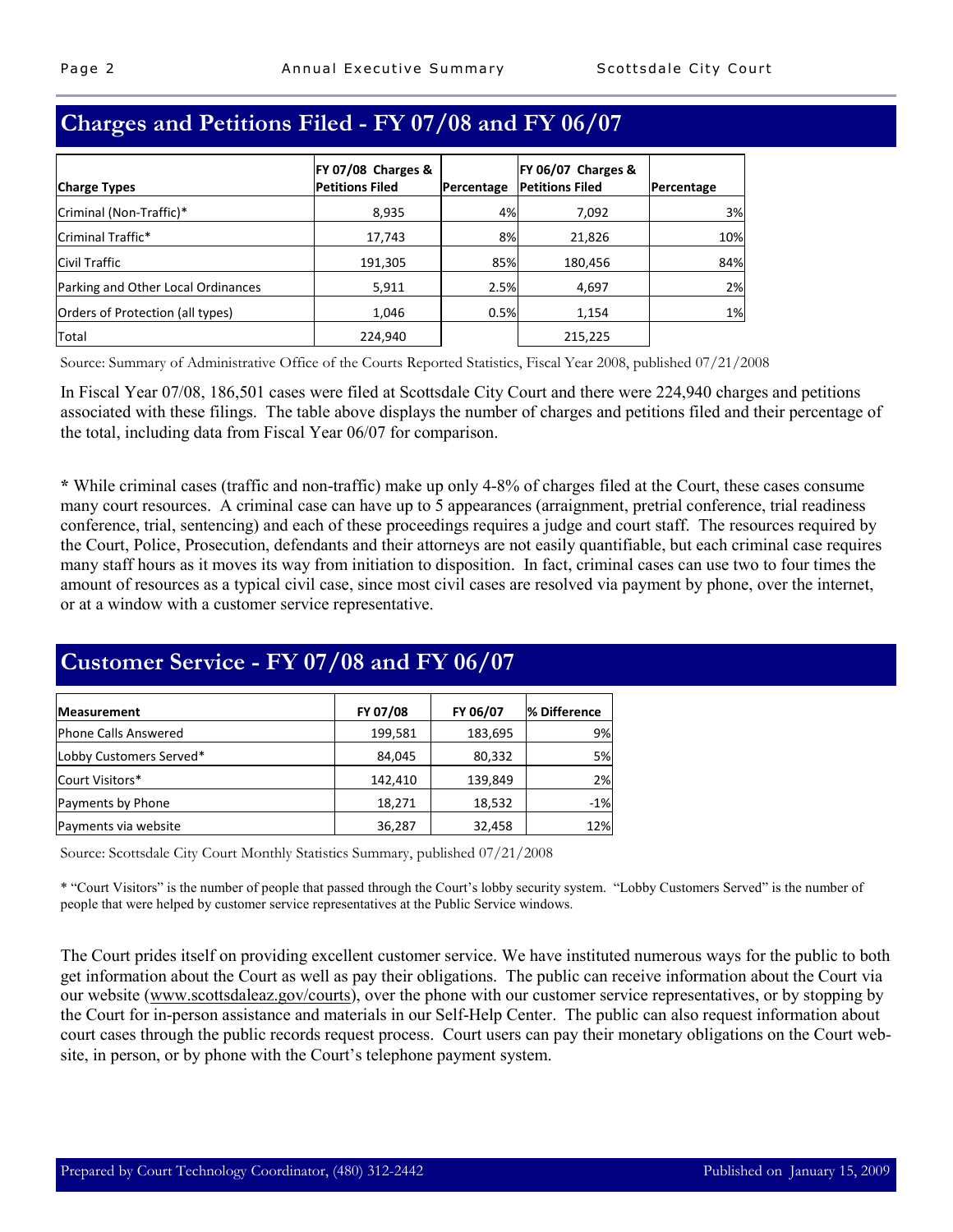## **FY 07/08 Trial Statistics**

Our mission is to serve the community by providing a dignified and professional forum for the efficient resolution of cases within the City jurisdiction. The manner in which cases are resolved depends on many things, including the type and complexity of the case. Most of the Court's cases are resolved through guilty pleas, diversion programs, or plea negotiations. It is only a small percentage of cases that proceed to trial.

A trial can be either a bench trial or a jury trial. In a bench trial, the judge is both the finder of law and fact. At a jury trial, the judge is the finder of law and the jury is the finder of fact. In Fiscal Year 07/08, there were 321 bench trials and 30 jury trials.

Jury service is an integral part of public involvement in the judicial process. The Court recognizes the sacrifices made by our jurors and we appreciate their service regardless if they are seated on a trial. We do our best to make jury service as convenient as possible. In Fiscal Year 07/08, 1,333 jurors appeared for service at the Court. There were 30 jury trials that required the service of 229 jurors.

Source: Scottsdale City Court Monthly Jury Billing Records dated July 2007 to June 2008.

### **FY 07/08 Photo Enforcement Statistics**

Photo enforcement on various city streets began in Fall 1996 with four mobile vans. Over the years, it has grown to include six cameras on the Loop 101 Freeway, eight intersection cameras, and two mid-block cameras. Below are some statistics for the Loop 101 Freeway program in Fiscal Year 07/08: citations filed with the court, the number of successful case dispositions, and the total City revenue generated from the disposition of the citations.

|                              | Non Loop 101 | Loop 101  |
|------------------------------|--------------|-----------|
| Citations Filed              | 36,493       | 102,625   |
| Successful Dispositions*     | 22.838       | 55,229    |
| Total City Revenue Generated | 2,041,550    | 4,860,632 |

\*Defendant plead responsible, was found responsible by the Court or attended driving school.

Source: Scottsdale City Court Photo Enforcement Worksheet, published 8/4/2008.

### **2008 Staff Satisfaction Survey Results**

Each year, Court employees are given the opportunity to assess the quality of the Court as a place to work and provide their opinions on how to improve their work environment. Below are the results from the 2008 staff survey.

| Question                                                                                     | % Affirmative |
|----------------------------------------------------------------------------------------------|---------------|
| I know what is expected of me at work.                                                       | 100%          |
| I have the materials and equipment I need to do my work efficiently.                         | 100%          |
| Someone at work seems to care about me as a person.                                          | 92%           |
| There is someone at work who encourages my development.                                      | 96%           |
| At work, I can express opinions and my opinions are considered.                              | 100%          |
| I feel my job is important.                                                                  | 100%          |
| Overall, court staff are committed to doing quality work.                                    | 100%          |
| In the last 3 months, someone at work has talked to me about my progress.                    | 92%           |
| In my position, and during the last 12 months, I have had the opportunity to learn and grow. | 100%          |
| I am proud to be part of this organization.                                                  | 100%          |

Source: Scottsdale City Court 2008 Staff Satisfaction Survey Results, published 08/25/2008.